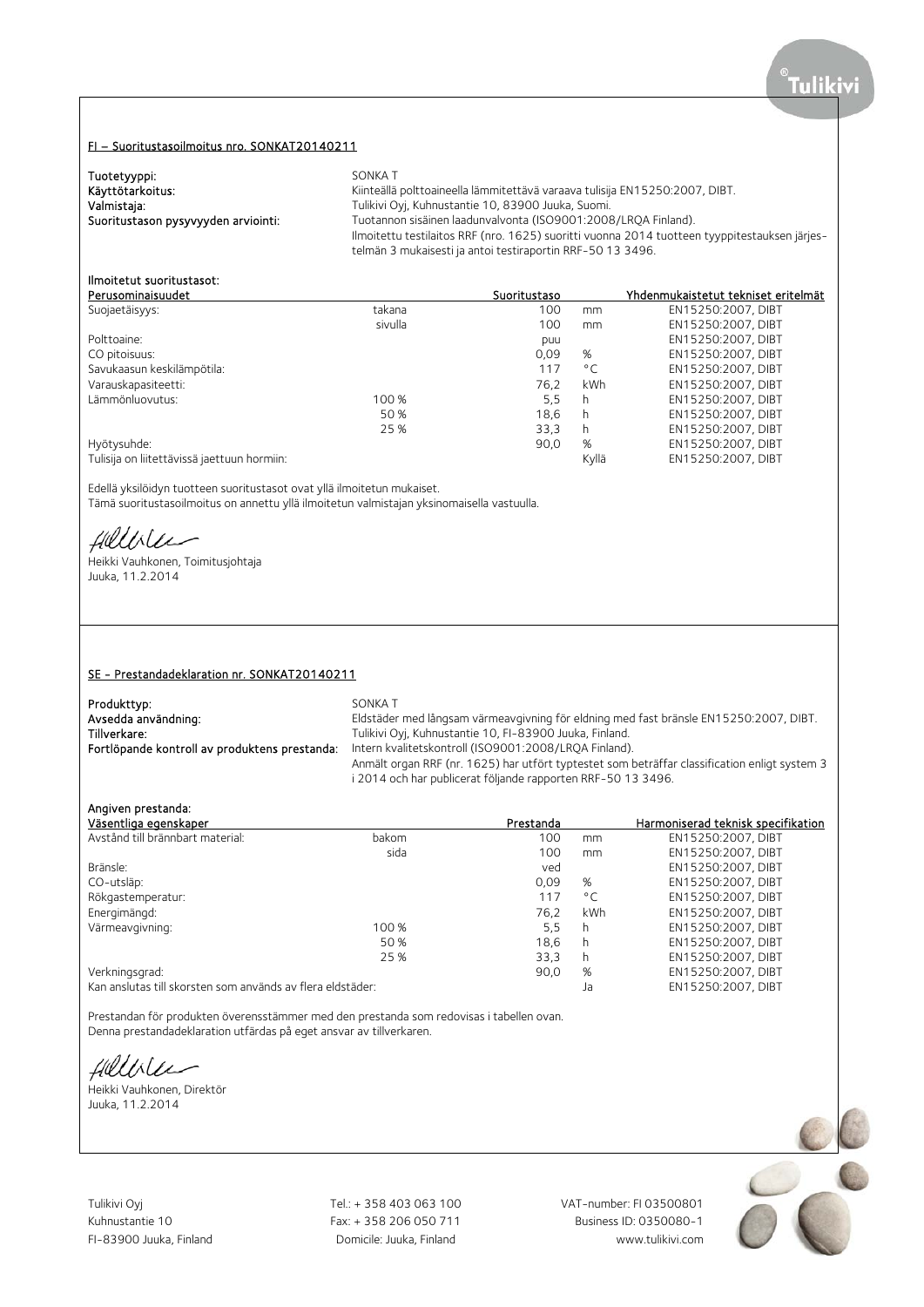### EN - Declaration of Performance nr. SONKAT20140211

| Product type:                             | SONKA T                                                                                    |
|-------------------------------------------|--------------------------------------------------------------------------------------------|
| Intended use:                             | Slow heat release appliance fired by solid fuel EN15250:2007, DIBT.                        |
| Manufacturer:                             | Tulikivi Oyj, Kuhnustantie 10, FI-83900 Juuka, Finland.                                    |
| Verification of constancy of performance: | Internal quality control (ISO9001:2008/LROA Finland).                                      |
|                                           | The notified laboratory RRF (nr. 1625) performed the determination of the product type on  |
|                                           | the basis of type testing under system 3 in the year 2014 and issued test report RRF-50 13 |
|                                           | 3496.                                                                                      |

# Declared performance:

| <b>Essential Characteristics</b>                                |       | Performance |              | Harmonized technical specification |
|-----------------------------------------------------------------|-------|-------------|--------------|------------------------------------|
| Distance to combustible materials:                              | rear  | 100         | mm           | EN15250:2007. DIBT                 |
|                                                                 | sides | 100         | mm           | EN15250:2007, DIBT                 |
| Fuel types:                                                     |       | firewood    |              | EN15250:2007, DIBT                 |
| CO emissions:                                                   |       | 0.09        | %            | EN15250:2007, DIBT                 |
| Max. flue gas temperature:                                      |       | 117         | $^{\circ}$ C | EN15250:2007, DIBT                 |
| Thermal storage capacity:                                       |       | 76.2        | kWh          | EN15250:2007. DIBT                 |
| Heat output:                                                    | 100 % | 5.5         | h            | EN15250:2007, DIBT                 |
|                                                                 | 50 %  | 18.6        | h            | EN15250:2007, DIBT                 |
|                                                                 | 25 %  | 33,3        | h            | EN15250:2007, DIBT                 |
| Energy efficiency:                                              |       | 90,0        | %            | EN15250:2007, DIBT                 |
| Connection of multiple fireplaces on shared flue pipe possible: |       |             | Yes          | EN15250:2007. DIBT                 |

The performance of the product is in conformity with the above declared performance. This declaration of performance is issued under the sole responsibility of the manufacturer.

fillilee

Heikki Vauhkonen, Managing Director Juuka, 11.2.2014

### DE – Leistungserklärung Nr. SONKAT20140211

| Produkttyp:                             | SONKA T                                                                                  |
|-----------------------------------------|------------------------------------------------------------------------------------------|
| Vorgesehener Verwendungszweck:          | Speicherfeuerstätte für feste Brennstoffe EN15250:2007, DIBT.                            |
| Hersteller:                             | Tulikivi Oyj, Kuhnustantie 10, FI-83900 Juuka, Finnland.                                 |
| Überprüfung der Leistungsbeständigkeit: | Interne Qualitätskontrolle (ISO9001:2008/LROA Finnland).                                 |
|                                         | Die notifizierte Stelle RRF (Nr. 1625) hat die Typprüfung nach dem System 3 im Jahr 2014 |
|                                         | durchgeführt und folgenden Testreport ausgestellt: RRF-50 13 3496.                       |

# Erklärte Leistung:

| Wesentliche Merkmale                                       |          | Leistung  |              | Harmonisierte technische Spezifikation |
|------------------------------------------------------------|----------|-----------|--------------|----------------------------------------|
| Abstand zu brennbaren Bauteilen:                           | hinten   | 100       | mm           | EN15250:2007, DIBT                     |
|                                                            | seitlich | 100       | mm           | EN15250:2007, DIBT                     |
| Brennstoff:                                                |          | Brennholz |              | EN15250:2007, DIBT                     |
| CO Emissionen:                                             |          | 0.09      | %            | EN15250:2007, DIBT                     |
| Abgastemperatur:                                           |          | 117       | $^{\circ}$ C | EN15250:2007. DIBT                     |
| Gespeicherte Energie:                                      |          | 76.2      | kWh          | EN15250:2007, DIBT                     |
| Wärmeabgabe:                                               | 100 %    | 5.5       | h            | EN15250:2007, DIBT                     |
|                                                            | 50 %     | 18.6      | h            | EN15250:2007. DIBT                     |
|                                                            | 25 %     | 33,3      | h            | EN15250:2007, DIBT                     |
| Wirkungsgrad:                                              |          | 90,0      | %            | EN15250:2007, DIBT                     |
| Für Mehrfachbelegung auf gemeinsamen Schornstein geeignet: |          |           | Ja           | EN15250:2007. DIBT                     |

Die Leistung des Produkts entspricht der oben erklärten Leistung.

Verantwortlich für die Erstellung dieser Leistungserklärung ist allein der Hersteller.

fillble

Heikki Vauhkonen, Geschäftsleiter Juuka, 11.2.2014

Tulikivi Oyj Tel.: + 358 403 063 100 VAT-number: FI 03500801

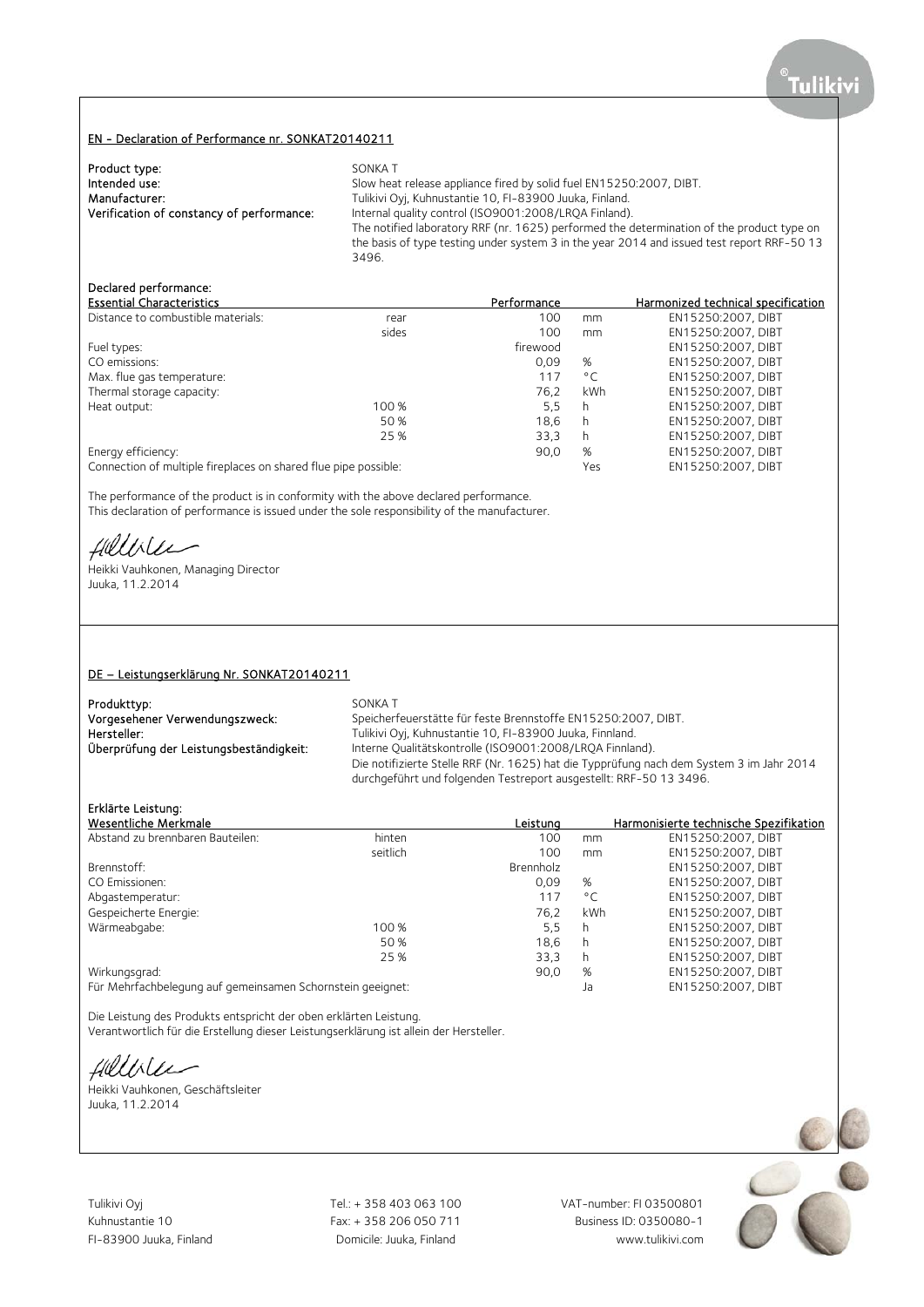### FR - Déclaration des performances no. SONKAT20140211

| Type de produit:                             | SONKA T                                                                                                                                                                                   |
|----------------------------------------------|-------------------------------------------------------------------------------------------------------------------------------------------------------------------------------------------|
| Usage prévu:                                 | Poêle-cheminée à accumulation de chaleur faisant appel à un combustible EN15250:2007,                                                                                                     |
| DIBT.                                        |                                                                                                                                                                                           |
| Fabricant:                                   | Tulikivi Oyj, Kuhnustantie 10, FI-83900 Juuka, Finlande.                                                                                                                                  |
| Evaluation de la stabilité des performances: | Contrôle de qualité interne (ISO9001:2008/LROA Finlande).                                                                                                                                 |
|                                              | Le laboratoire d'essais notifié RRF (no. 1625) a effectué la détermination du produit type sur<br>la base d'essais de type système 3 en 2014 et a issu le rapport de test RRF-50 13 3496. |

# Performances déclarées:

| Fel I UI III di ICES decidi ees.                |         |              |              |                                       |
|-------------------------------------------------|---------|--------------|--------------|---------------------------------------|
| Caractéristiques essentielles                   |         | Performances |              | Spécifications techniques harmonisées |
| Distance aux éléments structurels inflammables: | arrière | 100          | mm           | EN15250:2007. DIBT                    |
|                                                 | côtés   | 100          | mm           | EN15250:2007, DIBT                    |
| Combustible:                                    |         | bois         |              | EN15250:2007, DIBT                    |
| Émissions de CO:                                |         | 0.09         | %            | EN15250:2007, DIBT                    |
| Température des gaz évacués:                    |         | 117          | $^{\circ}$ C | EN15250:2007, DIBT                    |
| Energie stockée:                                |         | 76.2         | kWh          | EN15250:2007. DIBT                    |
| Restitution thermique:                          | 100 %   | 5.5          | h            | EN15250:2007, DIBT                    |
|                                                 | 50 %    | 18.6         | h            | EN15250:2007, DIBT                    |
|                                                 | 25 %    | 33.3         | h            | EN15250:2007. DIBT                    |
| Rendement:                                      |         | 90.0         | %            | EN15250:2007. DIBT                    |
|                                                 |         |              |              |                                       |

Raccordement possible à une cheminée s'utilisant pour plusieurs appareils de chauffage: Oui EN15250:2007, DIBT

Les performances du produit sont conformes aux performances déclarées indiquées en haut. La présente déclaration des performances est établie sous la seule responsabilité du fabricant.

fillisee

Heikki Vauhkonen, Directeur Général Juuka, 11.2.2014

### NL - Prestatieverklaring nr. SONKAT20140211

| Producttype:                               | SONKA T                                                                                 |
|--------------------------------------------|-----------------------------------------------------------------------------------------|
| Beoogd gebruik:                            | Accumulerende toestelle gestookt met vaste brandstof EN15250:2007, DIBT.                |
| Fabrikant:                                 | Tulikivi Oyj, Kuhnustantie 10, FI-83900 Juuka, Finland.                                 |
| Verificatie van de prestatiebestendigheid: | Interne kwaliteitscontrole (ISO9001:2008/LRQA Finland).                                 |
|                                            | De genotificeerde testlaboratorium RRF (nr. 1625) heeft de typetest uitgevoerd op basis |
|                                            | van testen uitgevoerd volgens systeem 3 in 2014 met testverslag RRF-50 13 3496 als re-  |
|                                            | sultaat.                                                                                |

## Aangegeven prestatie:

| Essentiële kenmerken                    |            | Prestaties |              | Geharmoniseerde technische specificatie |
|-----------------------------------------|------------|------------|--------------|-----------------------------------------|
| Afstand tot brandbare constructiedelen: | achterkant | 100        | mm           | EN15250:2007, DIBT                      |
|                                         | zijkant    | 100        | mm           | EN15250:2007, DIBT                      |
| Brandstof:                              |            | hout       |              | EN15250:2007, DIBT                      |
| CO-emissies:                            |            | 0.09       | %            | EN15250:2007, DIBT                      |
| Rookgastemperatuur:                     |            | 117        | $^{\circ}$ C | EN15250:2007. DIBT                      |
| Hoeveelheid energie:                    |            | 76.2       | kWh          | EN15250:2007, DIBT                      |
| Warmteafgifte:                          | 100 %      | 5.5        | h            | EN15250:2007, DIBT                      |
|                                         | 50 %       | 18.6       | h            | EN15250:2007, DIBT                      |
|                                         | 25 %       | 33,3       | h            | EN15250:2007. DIBT                      |
| Rendement:                              |            | 90,0       | %            | EN15250:2007, DIBT                      |

Kan worden aangesloten op een door meerdere verwarmingstoestellen gebruikt rookkanaal: Ja EN15250:2007, DIBT

De prestaties van het product voldoen aan de hierboven vermelde prestatieverklaringen.

Deze prestatieverklaring is verstrekt onder de exclusieve verantwoordelijkheid van de fabrikant.

fillirler

Heikki Vauhkonen, Directeur Juuka, 11.2.2014

Tulikivi Oyj Tel.: + 358 403 063 100 VAT-number: FI 03500801

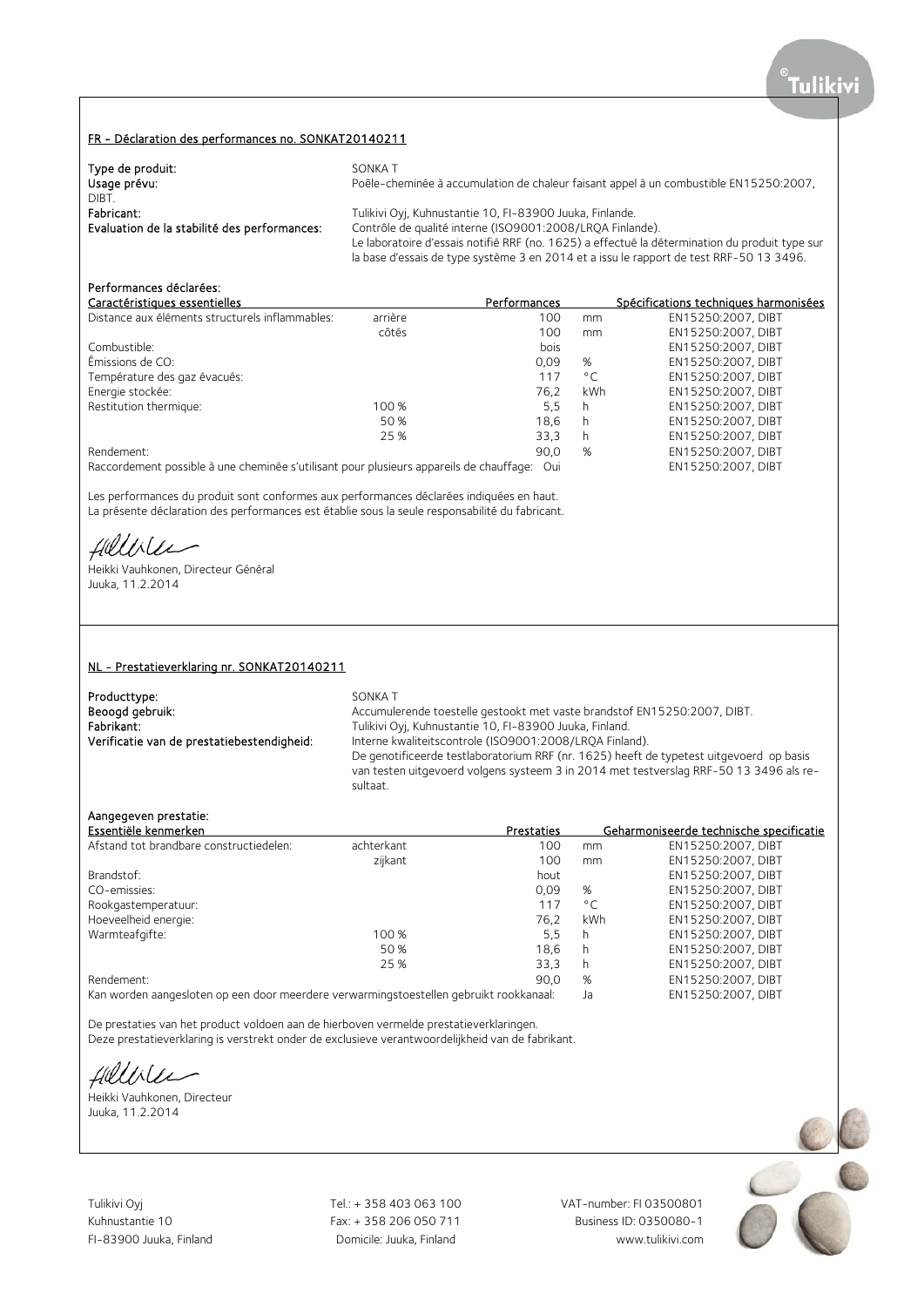# IT - Dichiarazione di prestazione nro. SONKAT20140211

| Prodotto - tipo:                                | SONKA T                                                                                                                                                               |
|-------------------------------------------------|-----------------------------------------------------------------------------------------------------------------------------------------------------------------------|
| Uso previsto:                                   | Apparecchi domestici a lento rilascio di calore alimentati a combustibili EN15250:2007, DIBT.                                                                         |
| Fabbricante:                                    | Tulikivi Oyi, Kuhnustantie 10, FI-83900 Juuka, Finlandia.                                                                                                             |
| Verificazione della costanza della prestazione: | Controllo di qualità interno (ISO9001:2008/LROA Finlandia).                                                                                                           |
|                                                 | L'organismo notificato RRF (nro. 1625) ha effettuato le prove di tipo secondo il sistema 3 nel<br>2014 e ha rilasciato la sequente rapporto di prova: RRF-50 13 3496. |

# Prestazione dichiarata:

| Caratteristiche essenziali                                                                                     |       | Prestazione |              | Documento di riferimento |
|----------------------------------------------------------------------------------------------------------------|-------|-------------|--------------|--------------------------|
| Distanza dei materiali infiammabili:                                                                           | retro | 100         | mm           | EN15250:2007, DIBT       |
|                                                                                                                | lato  | 100         | mm           | EN15250:2007, DIBT       |
| Combustibile:                                                                                                  |       | legna       |              | EN15250:2007. DIBT       |
| Emissioni CO:                                                                                                  |       | 0.09        | %            | EN15250:2007, DIBT       |
| Temperatura dei gas in uscita:                                                                                 |       | 117         | $^{\circ}$ C | EN15250:2007, DIBT       |
| Energia accumulata:                                                                                            |       | 76.2        | kWh          | EN15250:2007. DIBT       |
| Rilascio del calore:                                                                                           | 100%  | 5,5         | h            | EN15250:2007, DIBT       |
|                                                                                                                | 50%   | 18.6        | h.           | EN15250:2007, DIBT       |
|                                                                                                                | 25%   | 33.3        | h            | EN15250:2007, DIBT       |
| Rendimento:                                                                                                    |       | 90.0        | %            | EN15250:2007. DIBT       |
| A democratic common della campa della companyazione dell'aggiorne della companyazione di distributo della comp |       |             |              | FULLEDED COOR DIDT       |

Adatta per essere collegata a una canna fumaria utilizzata da vari apparecchi di riscaldamento: Si EN15250:2007, DIBT

La prestazione del prodotto conforme alla prestazione dichiarata sopra.

Si rilascia la presente dichiarazione di prestazione sotto la responsabilità esclusiva del fabbricante.

Hillblu

Heikki Vauhkonen, Direttore Juuka, 11.2.2014

### ET - Toimivusdeklaratsioon nr. SONKAT20140211

| Tootetüüp:                                | SONKA T                                                                               |
|-------------------------------------------|---------------------------------------------------------------------------------------|
| Ettenähtud kasutusotstarve:               | Tahke kütusega köetav soojustsalvestav küttekolle EN15250:2007, DIBT.                 |
| Tootja:                                   | Tulikivi Oyi, Kuhnustantie 10, FI-83900 Juuka, Soome.                                 |
| Toimivuse püsivuse kontrollimise süsteem: | Sisemine kvaliteedikontroll (ISO9001:2008/LROA Soome).                                |
|                                           | Teavitatud asutus RRF (nr. 1625) on juhatanud tüübihindamine pärast süsteemi 3 aastal |
|                                           | 2014 a on välja andnud järgmise testraporti RRF-50 13 3496.                           |

# Deklareeritud toimivus:

| Põhiomadused                                                         |        | Toimivus |              | Ühtlustatud tehniline kirjeldus |
|----------------------------------------------------------------------|--------|----------|--------------|---------------------------------|
| Kaugus põlevast materjalist konstruktsioonidest:                     | taga   | 100      | mm           | EN15250:2007, DIBT              |
|                                                                      | kõrval | 100      | mm           | EN15250:2007. DIBT              |
| Kütus:                                                               |        | puu      |              | EN15250:2007. DIBT              |
| Põlemissaaduste CO sisaldus:                                         |        | 0.09     | %            | EN15250:2007, DIBT              |
| Väljuva gaasi temperatuur:                                           |        | 117      | $^{\circ}$ C | EN15250:2007. DIBT              |
| Salvestatud energiahulk:                                             |        | 76.2     | kWh          | EN15250:2007, DIBT              |
| Soojuse eraldumine:                                                  | 100%   | 5,5      | h            | EN15250:2007, DIBT              |
|                                                                      | 50%    | 18.6     | h            | EN15250:2007, DIBT              |
|                                                                      | 25%    | 33,3     | h            | EN15250:2007, DIBT              |
| Kasutegur:                                                           |        | 90.0     | %            | EN15250:2007, DIBT              |
| Sobib ühendamiseks mitme küttekolde poolt kasutatava korstnalõõriga: |        |          | Ja           | EN15250:2007, DIBT              |

Toote toimivus on kooskõlas ülalosutatud deklareeritud toimivusega. Käesolev toimivusdeklaratsioon on välja antud tootja ainuvastutusel.

fillble

Heikki Vauhkonen, Tegevdirektor Juuka, 11.2.2014

Tulikivi Oyj Tel.: + 358 403 063 100 VAT-number: FI 03500801

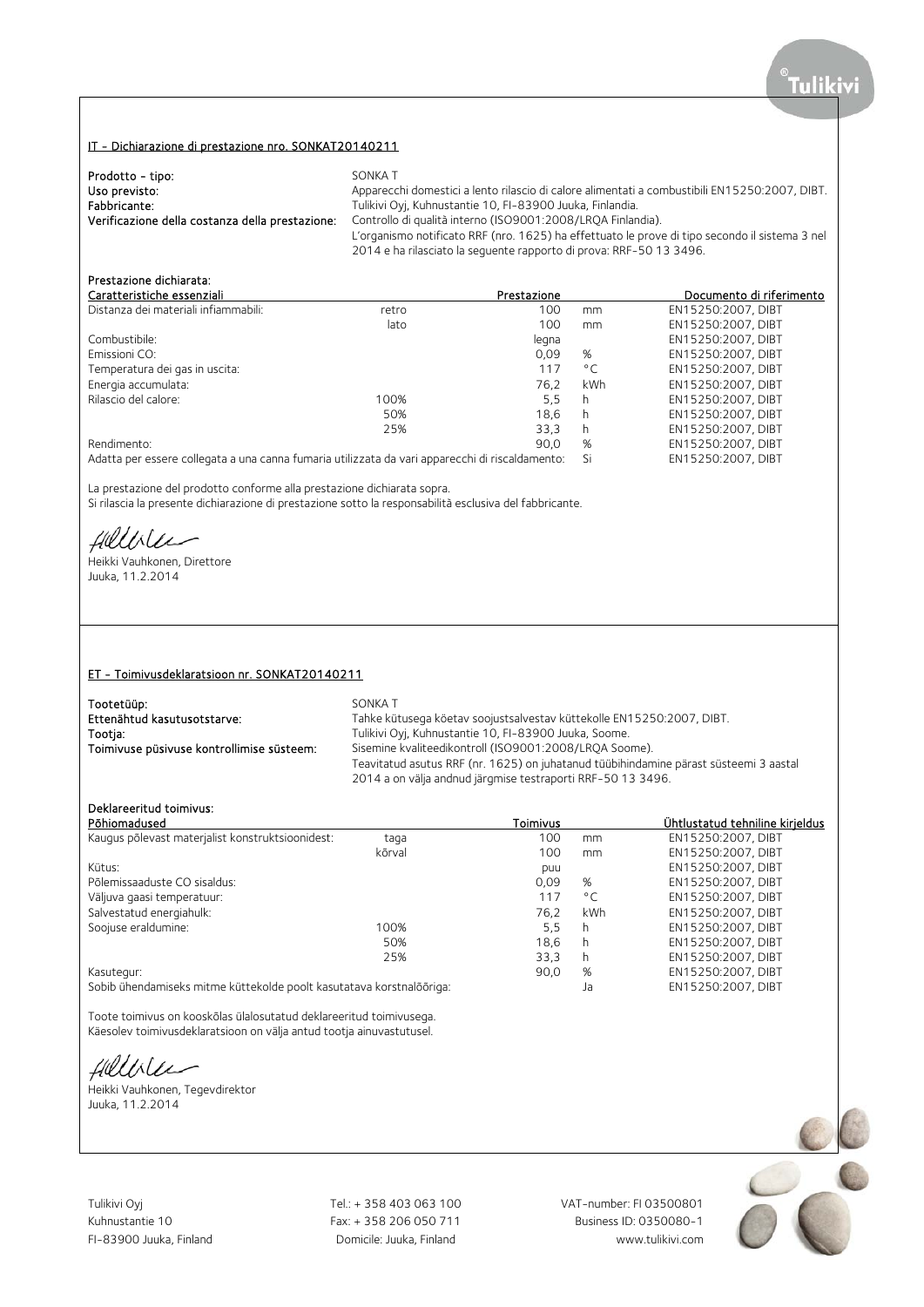# LT - Eksploatacinių savybių deklaraciją nr. SONKAT20140211

| Produkto tipas: | SONKA T                                                                                                 |
|-----------------|---------------------------------------------------------------------------------------------------------|
| Paskirtis:      | Lėtai šilumą išskiriantys kietuoju kuru kūrenami buitiniai šildytuvai EN15250:2007, DIBT.               |
| Gamintojas:     | Tulikivi Oyj, Kuhnustantie 10, FI-83900 Juuka, Suomija.                                                 |
|                 | Nuolatinis eksploatacinių savybių sertifikavimas: Vidaus kokybės kontrolės (ISO9001:2008/LRQA Suomija). |
|                 | Notifikuotoji sertifikavimo įstaiga RRF (nr. 1625) atliko testą pagal sistemą 3 metais 2014 ir          |
|                 | išdavė sertifikatą RRF-50 13 3496.                                                                      |

# Deklaruojamos eksploatacinės savybės:

|                      | Eksploatacinės savybės                                |              | <u>Darnioii techninė specifikacija</u> |
|----------------------|-------------------------------------------------------|--------------|----------------------------------------|
| nuo galinės sienelės | 100                                                   | mm           | EN15250:2007, DIBT                     |
| iš šono              | 100                                                   | mm           | EN15250:2007, DIBT                     |
|                      | malkos                                                |              | EN15250:2007, DIBT                     |
|                      | 0.09                                                  | %            | EN15250:2007, DIBT                     |
|                      | 117                                                   | $^{\circ}$ C | EN15250:2007, DIBT                     |
|                      | 76.2                                                  | kWh          | EN15250:2007, DIBT                     |
| 100 %                | 5.5                                                   | h            | EN15250:2007, DIBT                     |
| 50 %                 | 18.6                                                  | h            | EN15250:2007. DIBT                     |
| 25 %                 | 33,3                                                  | h            | EN15250:2007, DIBT                     |
|                      | 90.0                                                  | %            | EN15250:2007, DIBT                     |
|                      |                                                       | Taip         | EN15250:2007. DIBT                     |
|                      | Keletos krosnių pajungimas į vieną dūmtraukį-galimas: |              |                                        |

Produkto eksploatacinės savybės atitinka deklaruotas eksploatacines savybes. Ši eksploatacinių savybių deklaracija išduota tik nurodyto gamintojo atsakomybe.

fillblee

Heikki Vauhkonen, Generalinis Direktorius Juuka, 11.2.2014

### LV – Veiktspējas deklarācija nr. SONKAT20140211

| Produkta veids:                | SONKA T                                                                                       |
|--------------------------------|-----------------------------------------------------------------------------------------------|
| Lietošanas veids:              | Cietā kurināmā sildiekārtas ar lēnu siltumatdevi EN15250:2007, DIBT.                          |
| Ražotājs:                      | Tulikivi Oyj, Kuhnustantie 10, FI-83900 Juuka, Somija.                                        |
| Veiktspējas snieguma pārbaude: | Iekšēja kvalitātes pārbaude (ISO9001:2008/LRQA Somija).                                       |
|                                | Paziņotā (notificētā) institūcija RRF (nr. 1625) veica produkta tipa noteikšanu balstoties uz |
|                                | produkta 3. sistēmas tipa testiem 2014 gadā un tika izdots testēšanas pārskats RRF-50 13      |
|                                | 3496.                                                                                         |

# Tehniskie rādītāji:

|               |                                                          |              | Kopējā tehniskā specifkācija |
|---------------|----------------------------------------------------------|--------------|------------------------------|
| no aizmugures | 100                                                      | mm           | EN15250:2007, DIBT           |
| no sāniem     | 100                                                      | mm           | EN15250:2007. DIBT           |
|               | malkas pagales                                           |              | EN15250:2007, DIBT           |
|               | 0.09                                                     | %            | EN15250:2007, DIBT           |
|               | 117                                                      | $^{\circ}$ C | EN15250:2007. DIBT           |
|               | 76.2                                                     | kWh          | EN15250:2007, DIBT           |
| 100 %         | 5,5                                                      | h            | EN15250:2007. DIBT           |
| 50 %          | 18.6                                                     | h            | EN15250:2007, DIBT           |
| 25 %          | 33,3                                                     | h            | EN15250:2007, DIBT           |
|               | 90,0                                                     | %            | EN15250:2007, DIBT           |
|               |                                                          | Jā           | EN15250:2007, DIBT           |
|               | Ir iespēja pievienot vairākus kamīnus pie viena dūmvada: | Veiktspēja   |                              |

Produkta veiktspēja atbilst augstāk minētajiem rādītājiem. Par šīs veiktspējas deklarācijas izsniegšanu pilnībā atbild ražotājs.

Hellile

Heikki Vauhkonen, Ģenerāldirektors Juuka, 11.2.2014

Tulikivi Oyj Tel.: + 358 403 063 100 VAT-number: FI 03500801

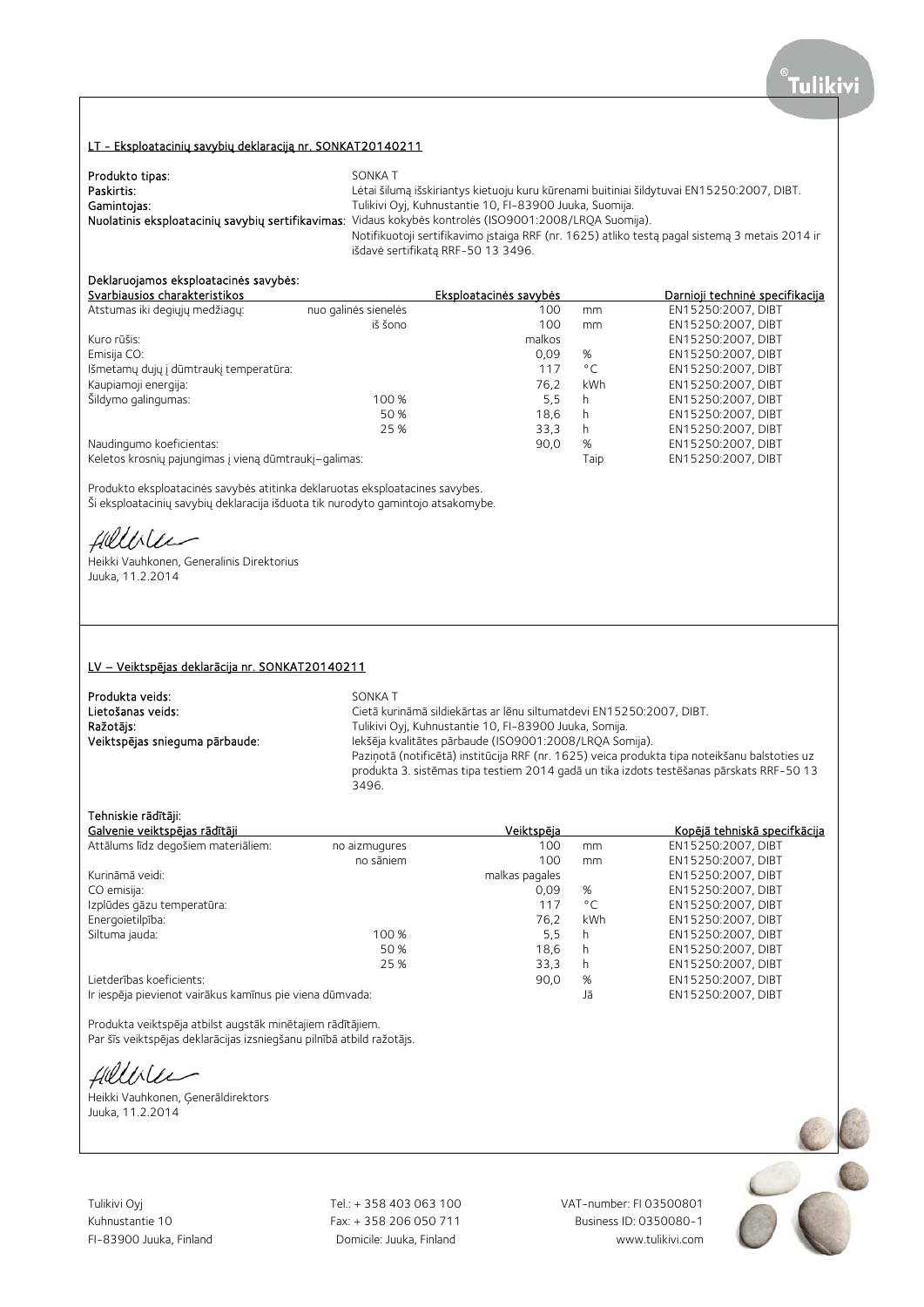# Tulik

### SI - Izjava o zmogljivosti nr. SONKAT20140211

| Tip proizvoda:      | SONKA T                                                                                                 |
|---------------------|---------------------------------------------------------------------------------------------------------|
| Predvidena uporaba: | Naprave na trdna goriva, ki počasi oddajajo toploto EN15250:2007, DIBT.                                 |
| Proizvajalec:       | Tulikivi Oyi, Kuhnustantie 10, FI-83900 Juuka, Finska.                                                  |
|                     | Potrdilo o nespremenljivosti lastnosti proizvoda: Notranji nadzor kakovosti (ISO9001:2008/LRQA Finska). |
|                     | Pooblaščen laboratorij RRF (nr. 1625) je na podlagi preizkušanja tipa po sistemu 3 v letu               |
|                     | 2014 izvedel in izdal potrdilo o preizkusu RRF-50 13 3496.                                              |

# Izjava učinkovitosti<br>Pistvane značilnasti

| Bistvene značilnosti                           |            | Učinkovitost |              | Usklajena tehnična specifikacija |
|------------------------------------------------|------------|--------------|--------------|----------------------------------|
| Odmik od vnetljivih materialov:                | zadaj      | 100          | mm           | EN15250:2007, DIBT               |
|                                                | ob straneh | 100          | mm           | EN15250:2007, DIBT               |
| Vrsta goriva:                                  |            | les          |              | EN15250:2007, DIBT               |
| Emisija CO:                                    |            | 0.09         | %            | EN15250:2007. DIBT               |
| Temperatura plinov:                            |            | 117          | $^{\circ}$ C | EN15250:2007, DIBT               |
| Akumulirana toplota:                           |            | 76.2         | kWh          | EN15250:2007. DIBT               |
| Oddana toplotna moč:                           | 100 %      | 5.5          | h            | EN15250:2007, DIBT               |
|                                                | 50%        | 18.6         | h            | EN15250:2007, DIBT               |
|                                                | 25 %       | 33,3         | h            | EN15250:2007, DIBT               |
| Izkoristek:                                    |            | 90.0         | %            | EN15250:2007. DIBT               |
| Možen priklop več kaminov na skupno dimno cev: |            |              | Da           | EN15250:2007, DIBT               |

Delovanje izdelka je v skladu z zgoraj navedenimi lastnostmi. Izjava o zmogljivosti je izdana na odgovornost proizvajalca.

Hillville

Heikki Vauhkonen, Managing Director Juuka, 11.2.2014

### SK - Deklarácia výkonu nr. SONKAT20140211

| Typ produktu:                 | SONKA T                                                                                  |
|-------------------------------|------------------------------------------------------------------------------------------|
| Použitie:                     | Spotrebiče pomaly uvoľňujúce teplo spaľujúce tuhé palivo EN15250:2007, DIBT.             |
| Výrobca:                      | Tulikivi Oyi, Kuhnustantie 10, FI-83900 Juuka, Fínsko.                                   |
| Overenie stálosti vlastností: | Interná kontrola kvality (ISO9001:2008/LROA Fínsko).                                     |
|                               | Notifikované laboratórium RRF (nr. 1625) vykonalo určenie typu výrobku na základe skúšky |
|                               | typu podľa systému 3 v roku 2014 a vydalo skúšobnú správu RRF-50 13 3496.                |

# Deklarované vlastnosti:

| Základné vlastnosti                                          |        | Výkon |              | Harmonizovaná technická špecifikácia |
|--------------------------------------------------------------|--------|-------|--------------|--------------------------------------|
| Vzdialenosť od horľavých povrchov:                           | vzadu  | 100   | mm           | EN15250:2007, DIBT                   |
|                                                              | z boku | 100   | mm           | EN15250:2007, DIBT                   |
| Typy paliva:                                                 |        | drevo |              | EN15250:2007. DIBT                   |
| CO emisie:                                                   |        | 0.09  | %            | EN15250:2007, DIBT                   |
| Teplota spalín na výstupe:                                   |        | 117   | $^{\circ}$ C | EN15250:2007. DIBT                   |
| Akumulovaná energia:                                         |        | 76.2  | kWh          | EN15250:2007, DIBT                   |
| Dĺžka tepelného výkonu:                                      | 100 %  | 5.5   | h            | EN15250:2007, DIBT                   |
|                                                              | 50 %   | 18.6  | h            | EN15250:2007. DIBT                   |
|                                                              | 25 %   | 33,3  | h            | EN15250:2007, DIBT                   |
| Účinnosť:                                                    |        | 90,0  | %            | EN15250:2007, DIBT                   |
| Možnosť pripojenia viacerých spotrebičov na komínové teleso: |        |       | Ano          | EN15250:2007, DIBT                   |

Vlastnosti produktu sú v súlade s vyššie uvedenými vlastnosťami.

Toto vyhlásenie o vlastnostiach je vydané s výhradnou zodpovednosťou výrobcu.

Helliler

Heikki Vauhkonen, Generálny Riaditeľ Juuka, 11.2.2014



FI-83900 Juuka, Finland Domicile: Juuka, Finland www.tulikivi.com